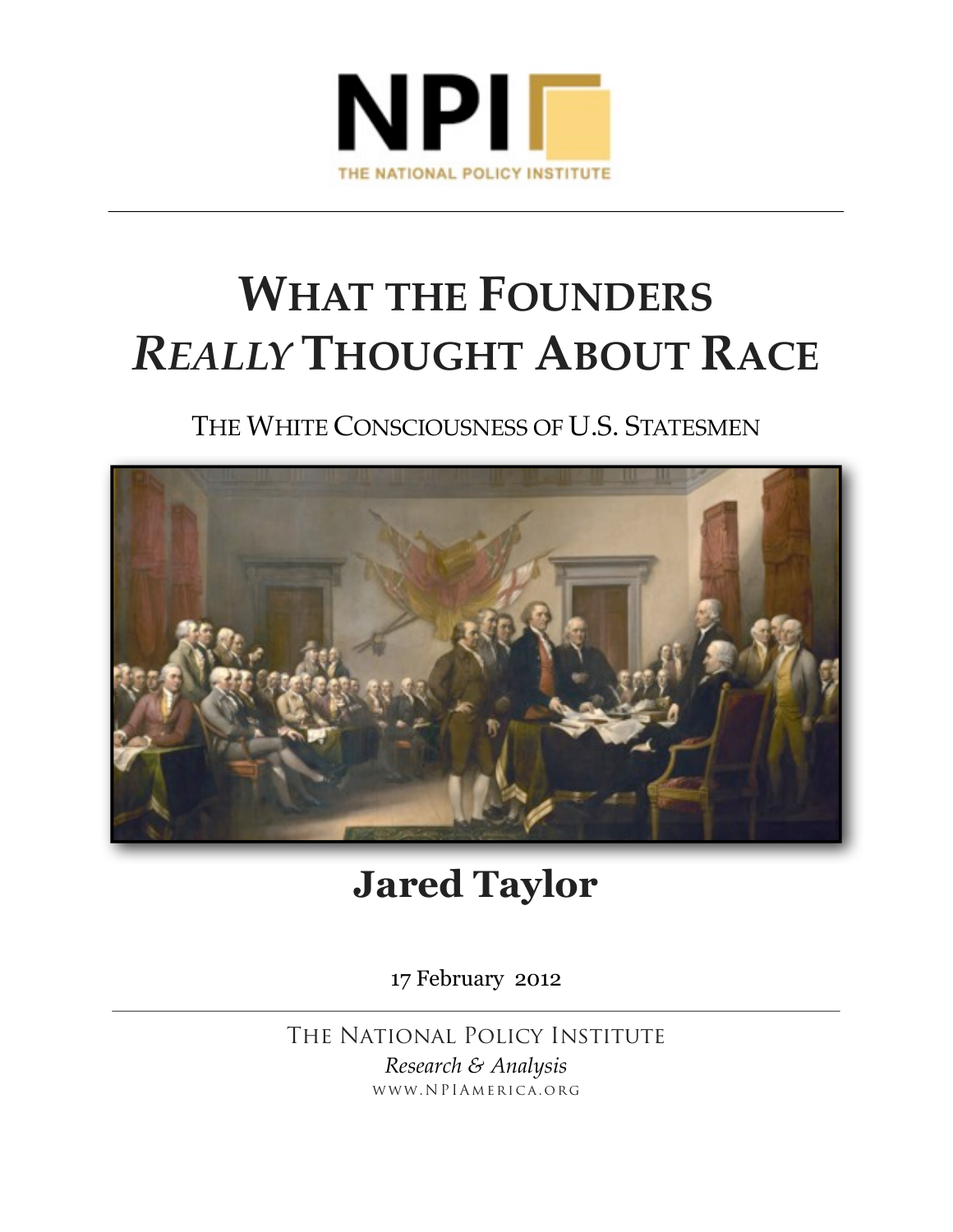oday, the United States officially takes the position that all races are equal. Our country is also committed—legally and morally—to the view that race is not a fit criterion for decision-making of any kind, except for view that race is not a fit criterion for decision-making of any kind, except for promoting "diversity" or for the purpose of redressing past wrongs done by Whites to non-Whites.

Many Americans cite the "all men are created equal" phrase from the Declaration of Independence to support the claim that this view of race was not only inevitable but was anticipated by the Founders. Interestingly, prominent conservatives and Tea Party favorites like Michele Bachman and Glenn Beck have taken this notion a step further and asserted that today's racial egalitarianism was the nation's goal from its very first days[.1](#page-1-0)

They are badly mistaken.

Glenn Beck has been equally enamored with historical revisionism. Throughout his "Founding Fathers' Fridays" series on his (now discontinued) television program, Beck featured speakers who theorized that "American history can be described as one long Civil Rights struggle" and who told tales of the indispensable contributions of Blacks to the Revolutionary War as well as racially mixed churches in 18th-century. Such an episode can viewed on YouTube: http://youtu.be/um1uxsKG1\_0.

Bachmann and Beck are representative of a broader tendency among conservatives. For instance, in 2011, Tennessee Tea Party activists demanded that public schools teach children that the Founders "brought liberty into a world where it hadn't existed, to everybody—not all equally instantly." See *The Commercial Appeal*, 13 January 2011, http://www.commercialappeal.com/news/2011/jan/13/tea-parties-cite-legislative-demands/.

<span id="page-1-0"></span><sup>1.</sup> Speaking at an "Iowans for Tax Relief" event in January, 2011, Rep. Bachmann claimed, "It didn't matter the color of their skin, it didn't matter their language, it didn't matter their economic status. Once you got here, we were all the same. Isn't that remarkable?" Taking up the slavery issue, Bachmann continued, "We also know that the very founders that wrote those documents worked tirelessly until slavery was no more in the United States." She would later defend her position when questioned by journalists. Bachmann's speech can be viewed on You-Tube: http://youtu.be/hGSCF712FCA?t=9m.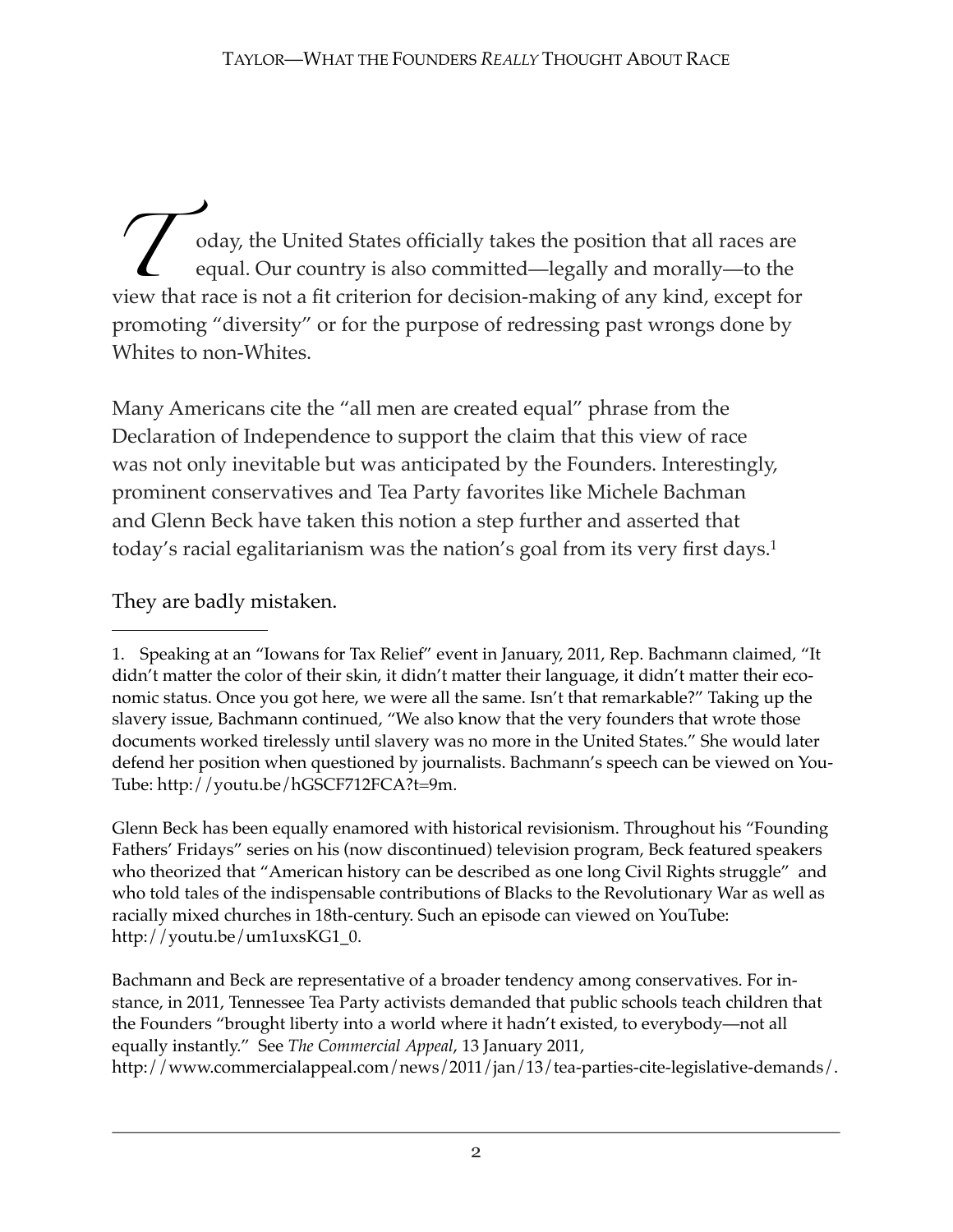Since early colonial times, and until just a few decades ago, virtually all Whites believed race was a fundamental aspect of individual and group identity. They believed people of different races had different temperaments and abilities, and built markedly different societies. They believed that only people of European stock could maintain a society in which they would wish to live, and they strongly opposed miscegenation. For more than 300 years, therefore, American policy reflected a consensus on race that was the very opposite of what prevails today.

Those who would impute egalitarianism to the Founders should recall that in 1776, the year of the Declaration, race slavery was already more than 150 years old in North America and was practiced throughout the New World, from Canada to Chile.<sup>[2](#page-2-0)</sup> In 1770, 40 percent of White households in Manhattan owned Black slaves, and there were more slaves in the colony of New York than in Georgia.<sup>[3](#page-2-1)</sup> It was true that many of the Founders considered slavery a terrible injustice and hoped to abolish it, but they meant to expel the freed slaves from the United States, not to live with them in equality.

"...many of the Founders considered slavery a terrible injustice...but they meant to expel the freed slaves from the United States, not to live with them in equality"

Thomas Jefferson's views were typical of his generation. Despite what he wrote in the Declaration, he did not think Blacks were equal to Whites, noting that "in general, their existence appears to participate more of sensation than reflection."[4](#page-2-2) He hoped slavery would be abolished some day, but "when freed, he [the Negro] is to be removed beyond the reach of mixture."[5](#page-2-3) Jefferson also expected whites eventually to displace all of the

<span id="page-2-2"></span>4. "Notes on the State of Virginia," Jefferson.

<span id="page-2-0"></span><sup>2.</sup> Davis, *Inhuman Bondage*, p. 142.

<span id="page-2-1"></span><sup>3.</sup> Ibid, p. 128.

<span id="page-2-3"></span><sup>5.</sup> *Ibid.*; quoted in Nash and Weiss, *The Great Fear*, p. 24.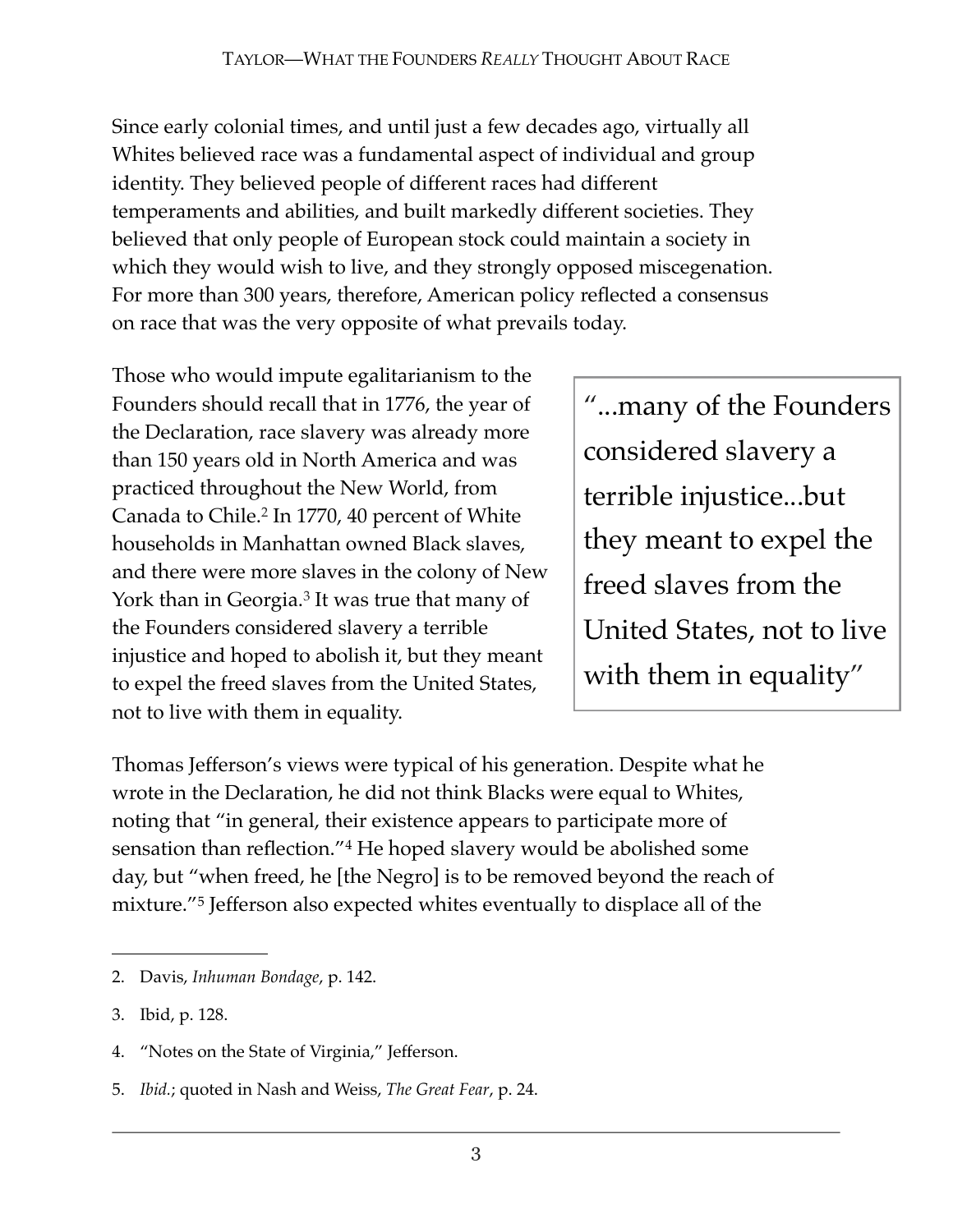Indians of the New World. The United States, he wrote, was to be "the nest from which all America, North and South, is to be peopled,"[6](#page-3-0) and the hemisphere was to be entirely European: "...nor can we contemplate with satisfaction either blot or mixture on that surface."[7](#page-3-1)

Jefferson opposed miscegenation for a number of reasons, but one was his preference for the physical traits of Whites. He wrote of their "flowing hair" and their "more elegant symmetry of form," but emphasized the importance of color itself:

Are not the fine mixtures of red and white, the expressions of every passion by greater or less suffusions of colour in the one [whites], preferable to that eternal monotony, which reigns in the countenances, that immovable veil of black, which covers all the emotions of the other race?[8](#page-3-2)

Like George Washington, Jefferson was a slave owner. In fact, nine of the first 11 Presidents owned slaves, the only exceptions being the two Adamses. Despite Jefferson's hope for eventual abolition, he made no provision to free his slaves after his death.

James Madison agreed with Jefferson that the only solution to the race problem was to free the slaves and expel them: "To be consistent with existing and probably unalterable prejudices in the U.S. freed blacks ought to be permanently removed beyond the region occupied by or allotted to a White population."[9](#page-3-3) He proposed that the federal



<sup>6.</sup> *Papers of Jefferson*, Vol. IX, p. 218; quoted in Horsman, *Race and Manifest Destiny*, p. 86.

<span id="page-3-1"></span><span id="page-3-0"></span><sup>7.</sup> Lipscomb and Bergh, eds., *The Writings of Thomas Jefferson*, Vol. X, p. 296; quoted in Horsman, *Race and Manifest Destiny*, p. 92.

<span id="page-3-2"></span><sup>8.</sup> "Notes on the State of Virginia," Thomas Jefferson: *Writings* (New York: Library of America, 1984), pp. 264-65.

<span id="page-3-3"></span><sup>9.</sup> Letter from James Madison to Robert J. Evans, June 15, 1819, *Writings* 8:439-47.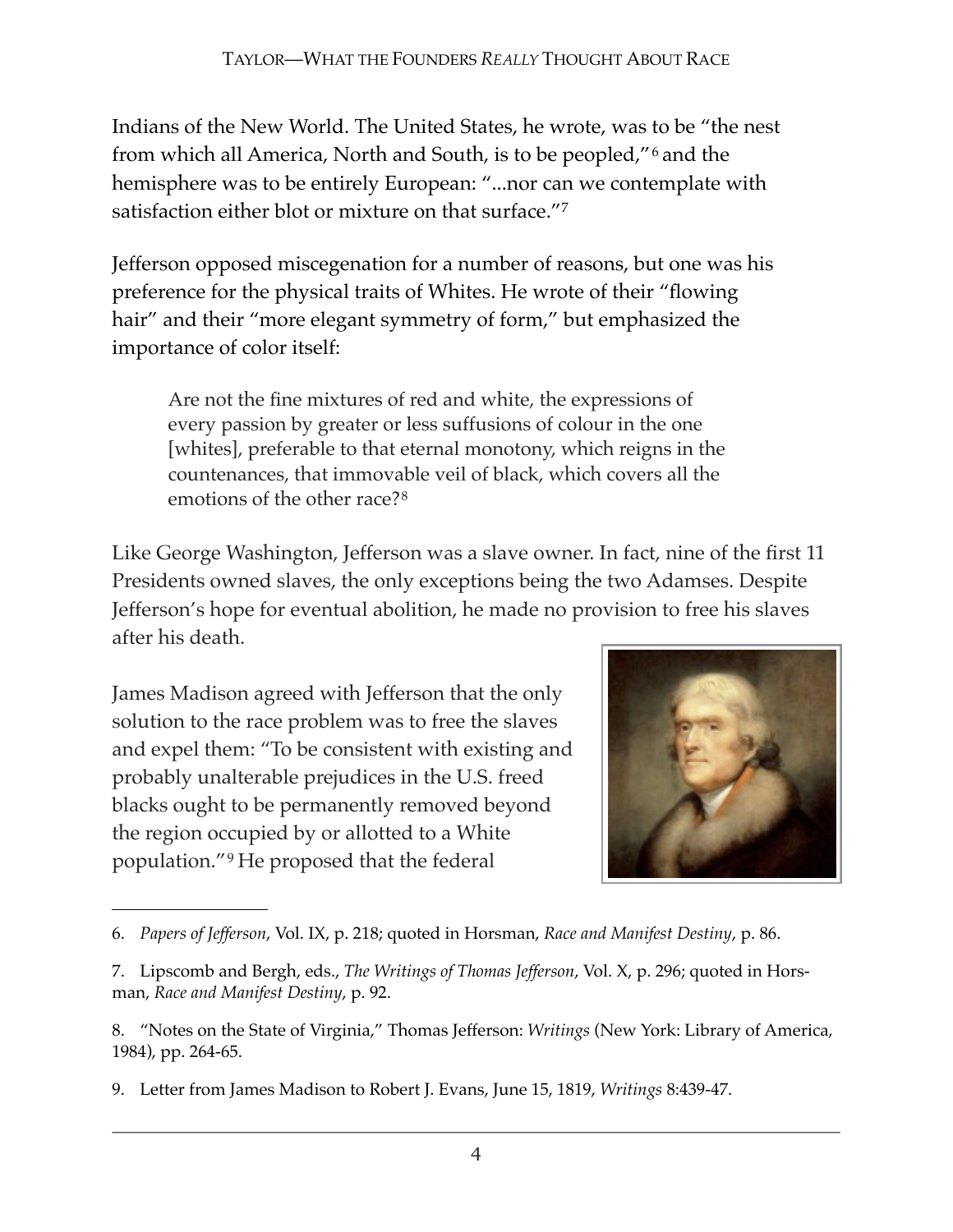government buy up the entire slave population and transport it overseas. After two terms in office, he served as chief executive of the American Colonization Society, which was established to repatriate Blacks[.10](#page-4-0)

Benjamin Franklin wrote little about race, but had a sense of racial loyalty that was typical of his time:

[T]he Number of purely white People in the World is proportionably [sic] very small.... I could wish their Numbers were increased.... But perhaps I am partial to the Complexion of my Country, for such Kind of Partiality is natural to Mankind.

Franklin therefore opposed bringing more Blacks to the United States:

[W]hy increase the Sons of Africa, by Planting them in America?" [11](#page-4-1)

John Dickinson was a Delaware delegate to the constitutional convention and wrote so effectively in favor of independence that he is known as the "Penman of the Revolution." As was common in his time, he believed that homogeneity, not diversity, was the new republic's greatest strength:

Where was there ever a confederacy of republics united as these states are...or, in which the people were so drawn together by religion, blood, language, manners, and customs?[12](#page-4-2)

Dickinson's views were echoed in the second of *The Federalist Papers*, in which John Jay gave thanks that "Providence has been pleased to give this one connected country to one united people,"

<span id="page-4-0"></span><sup>10.</sup> Weyl and Marina, *American Statesmen on Slavery and the Negro*, pp. 105-107.

<span id="page-4-1"></span><sup>11.</sup> Franklin, "Observations Concerning the Increase in Mankind," (1751).

<span id="page-4-2"></span><sup>12.</sup> "Observations on the Constitution Proposed by the Federal Convention," No. 8, by "Fabius" (John Dickinson).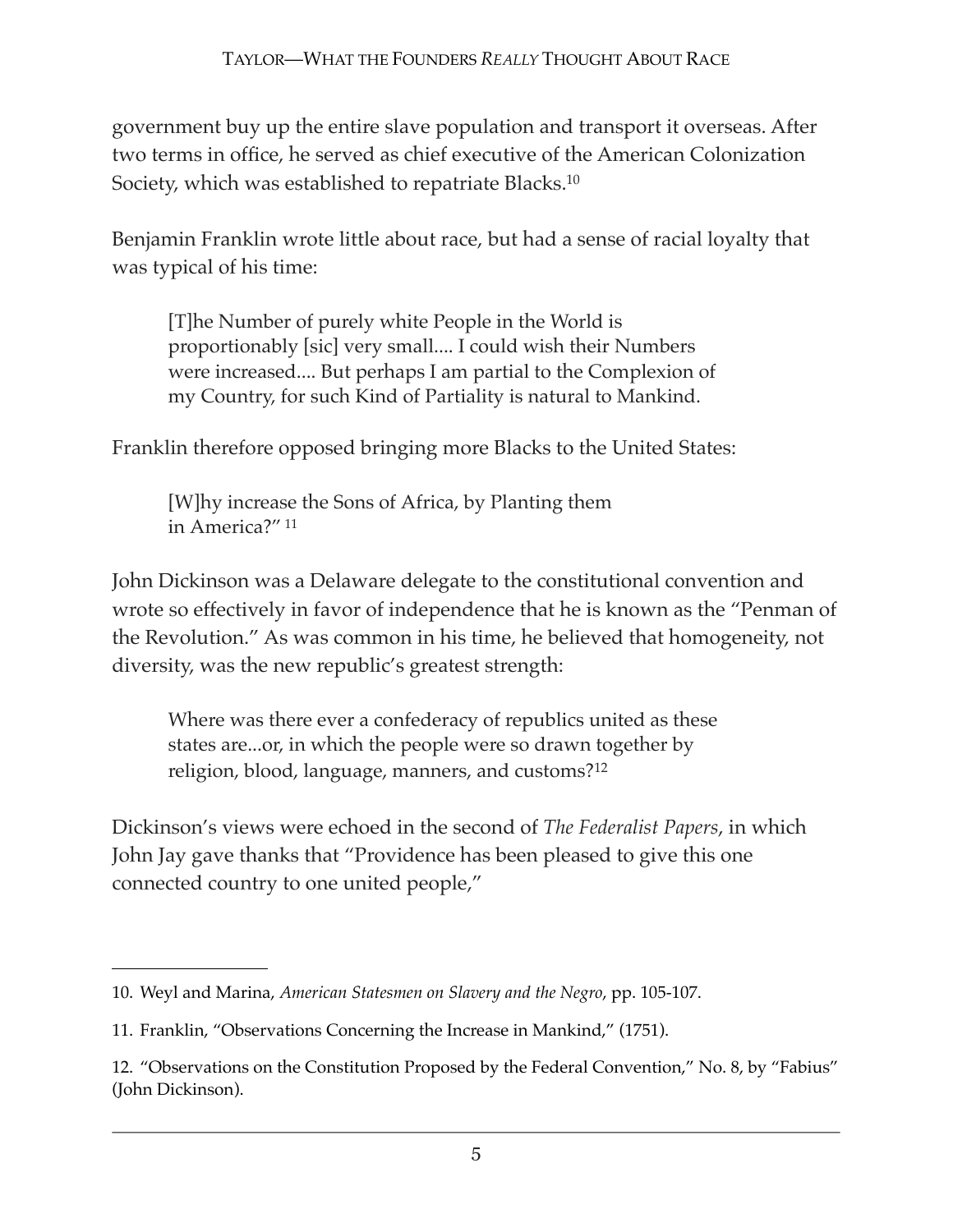a people descended from the same ancestors, speaking the same language, professing the same religion, attached to the same principles of government, very similar in their manners and customs."[13](#page-5-0)

After the Constitution was ratified in 1788, Americans had to decide who they would allow to become part of their new country. The very first citizenship law, passed in 1790, specified that only "free white persons" could be naturalized,<sup>14</sup> and immigration laws designed to keep the country overwhelmingly white were repealed only in 1965.

Alexander Hamilton was suspicious even of European immigrants, writing that "the influx of foreigners must, therefore, tend to produce a heterogeneous compound; to change and corrupt the national spirit; to complicate and confound public opinion; to introduce foreign propensities."[15](#page-5-2) John Quincy Adams explained to a German nobleman that if Europeans were to immigrate, "they must cast off the European skin, never to resume it."[16](#page-5-3) Neither man would have countenanced immigration of non-Whites.

"The very first citizenship law, passed in 1790, specified that only "free white persons" could be naturalized."

Blacks, even if free, could not be citizens of the United States until ratification of the 14th Amendment in 1868. The question of their citizenship arose during the Missouri crisis of 1820 to 1821. The Missouri constitution barred the immigration of Blacks, and some northern critics said that to prevent Blacks who were citizens of other states from moving to Missouri deprived them of protection under the privileges and immunities clause of the Constitution. The author of that clause,

<span id="page-5-0"></span><sup>13.</sup> Alexander Hamilton, James Madison, and John Jay, *The Federalist Papers*, p. 38.

<span id="page-5-1"></span><sup>14.</sup> Quoted in Brimelow, *Alien Nation*, p. xii.

<span id="page-5-2"></span><sup>15.</sup> Quoted Grant and Davison, *The Founders of the Republic on Immigration, Naturalization, and Aliens*, p. 52.

<span id="page-5-3"></span><sup>16.</sup> Quoted in Wattenberg and Buchanan, "Immigration."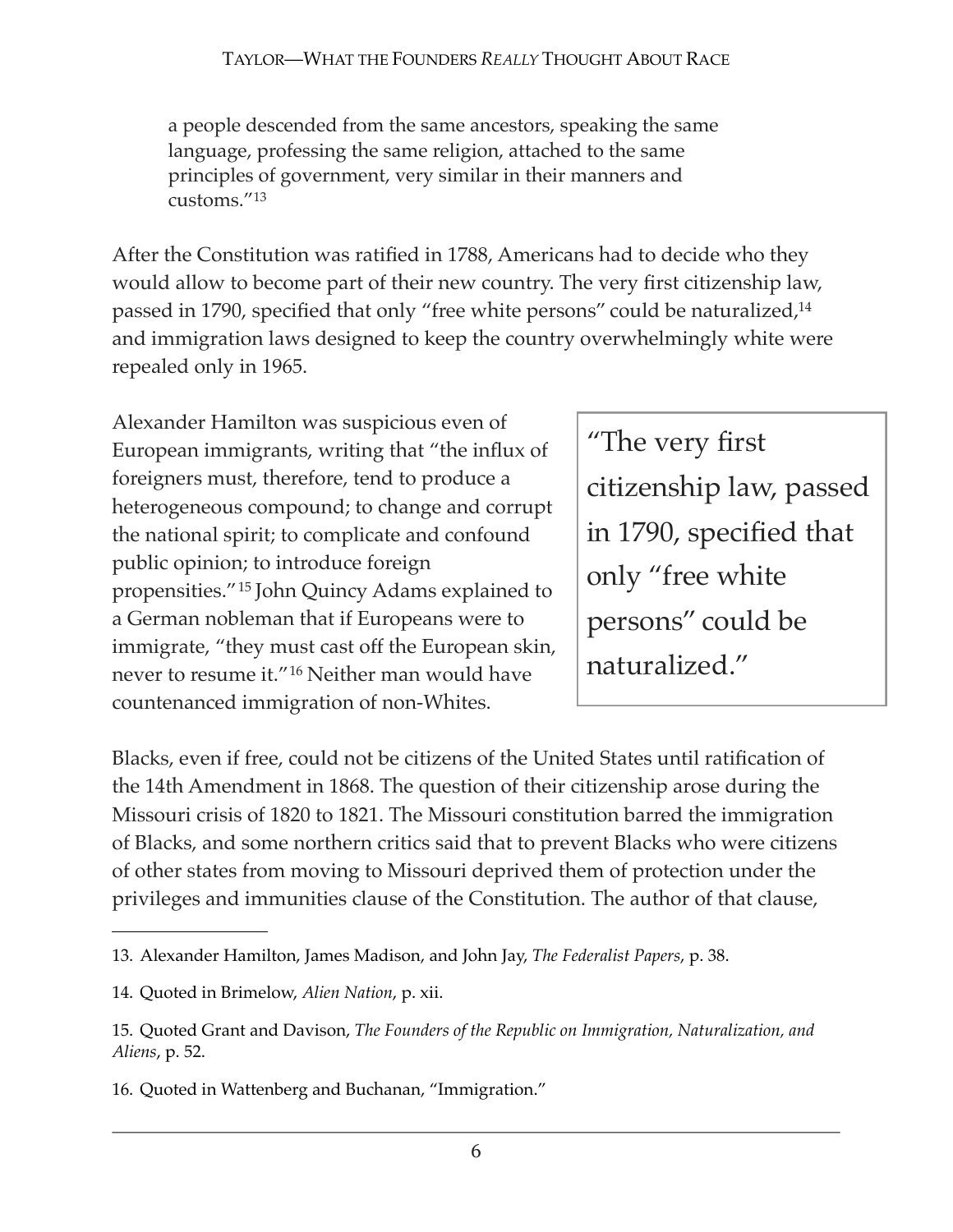Charles Pinckney of South Carolina, was still alive, and denied that he, or any other Framer, intended the clause to apply to Blacks: "I perfectly knew that there did not then exist such a thing in the Union as a black or colored citizen, nor could I then have conceived it possible such a thing could have ever existed in it."[17](#page-6-0)

#### **The Abolition Movement**

Today, it is common to think of the antebellum North as united in the desire to free the slaves and to establish them as the social and political equals of Whites. Again, this is a distorted view. First of all, slavery persisted in the North well into the post-Revolutionary period. It was not abolished in New York State until 1827, and it continued in Connecticut until 1848[.18](#page-6-1)

Nor was abolitionist sentiment anything close to universal. Many Northerners opposed abolition because they feared it would lead to race mixing. The easiest way to stir up opposition to Northern abolitionists was to claim that what they were really promoting was intermarriage. Many abolitionists expressed strong disapproval of miscegenation, but the fact that speakers at abolitionist meetings addressed racially mixed audiences was sufficiently shocking to make any charge believable. There were no fewer than 165 anti-abolition riots in the North during the 1820s alone, almost all of them prompted by the fear that abolition would lead to intermarriage[.19](#page-6-2)

The 1830s saw further violence. On July 4, 1834, the American Anti-Slavery Society read its Declaration of Sentiments to a mixed-race audience in New York City. Rioters then broke up the meeting and went on a rampage that lasted 11 days. The National Guard managed to bring peace only after the society issued a

<span id="page-6-0"></span><sup>17.</sup> Annals of Congress. The Debates and Proceedings in the Congress of the United States. "History of Congress." 42 vols. Washington, D.C.: Gales & Seaton, 1834--56. [http://press-pubs.uchicago.edu/founders/documents/a4\\_2\\_1s15.html](http://press-pubs.uchicago.edu/founders/documents/a4_2_1s15.html)

<span id="page-6-1"></span><sup>18.</sup> Davis, *Inhuman Bondage,* p. 128.

<span id="page-6-2"></span><sup>19.</sup> Lemire, *"Miscegenation,"* p. 90. This count was reported by the three leading anti-slavery newspapers of the period.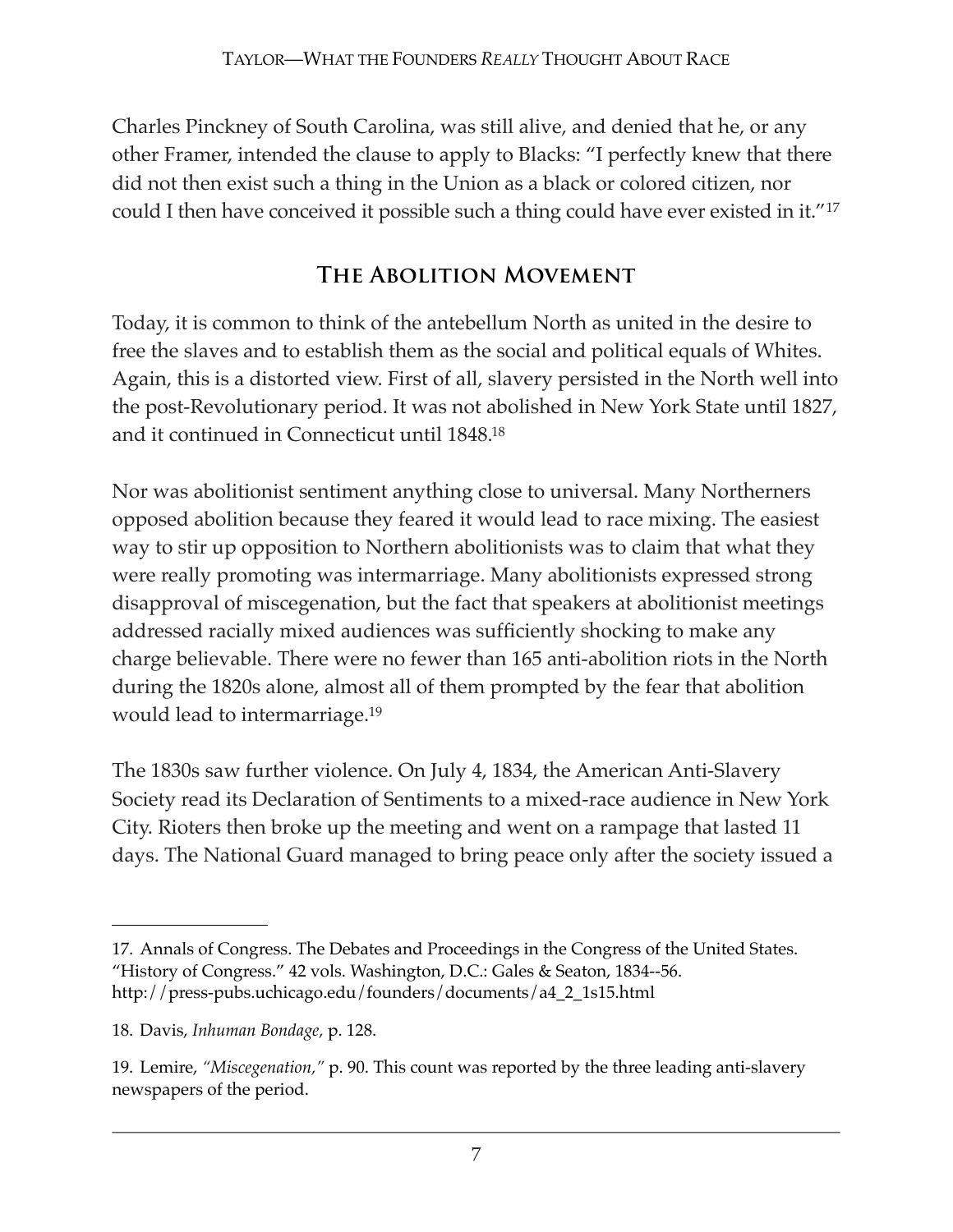"Disclaimer," the first point of which was: "We entirely disclaim any desire to promote or encourage intermarriages between white and colored persons."[20](#page-7-0)

Philadelphia suffered a serious riot in 1838 after abolitionists, who had had trouble renting space to hold their meetings, built their own building. On May 17, the last day of a three-day dedication ceremony, several thousand people many of high social standing—gathered at the hall and burned it down while the fire department stood by and did nothing[.21](#page-7-1)

Sentiment against Blacks was so strong that many Northern Whites supported abolition only if it was linked, as Jefferson and Madison had proposed, to plans to deport or "colonize" Blacks. Most abolitionist activism therefore reflected a

deep conviction that slavery was wrong, but not a desire to establish Blacks as social and political equals. William Lloyd Garrison and Angelina and Sarah Grimké favored equal treatment for Blacks in all respects, but theirs was very much a minority view. Henry Ward Beecher, brother of Harriet Beecher Stowe who wrote *Uncle Tom's Cabin*, expressed the majority view: "Do your duty first to the colored people here; educate them, Christianize them, and *then* colonize them."[22](#page-7-2)

The American Colonization Society was only the best known of many organizations founded for the



Liberia College, established in Monrovia 20 years after the American Colonization Society's first settlement of African American emigrants in Liberia. In 1951, the college became the University of Liberia. *(Photo: Library of Congress)*

<span id="page-7-0"></span><sup>20.</sup> Ibid*.*, pp. 59, 83.

<span id="page-7-1"></span><sup>21.</sup> Ibid*.*, pp. 87-91.

<span id="page-7-2"></span><sup>22.</sup> Quoted in Fredrickson, *The Black Image in the White Mind*, p. 115.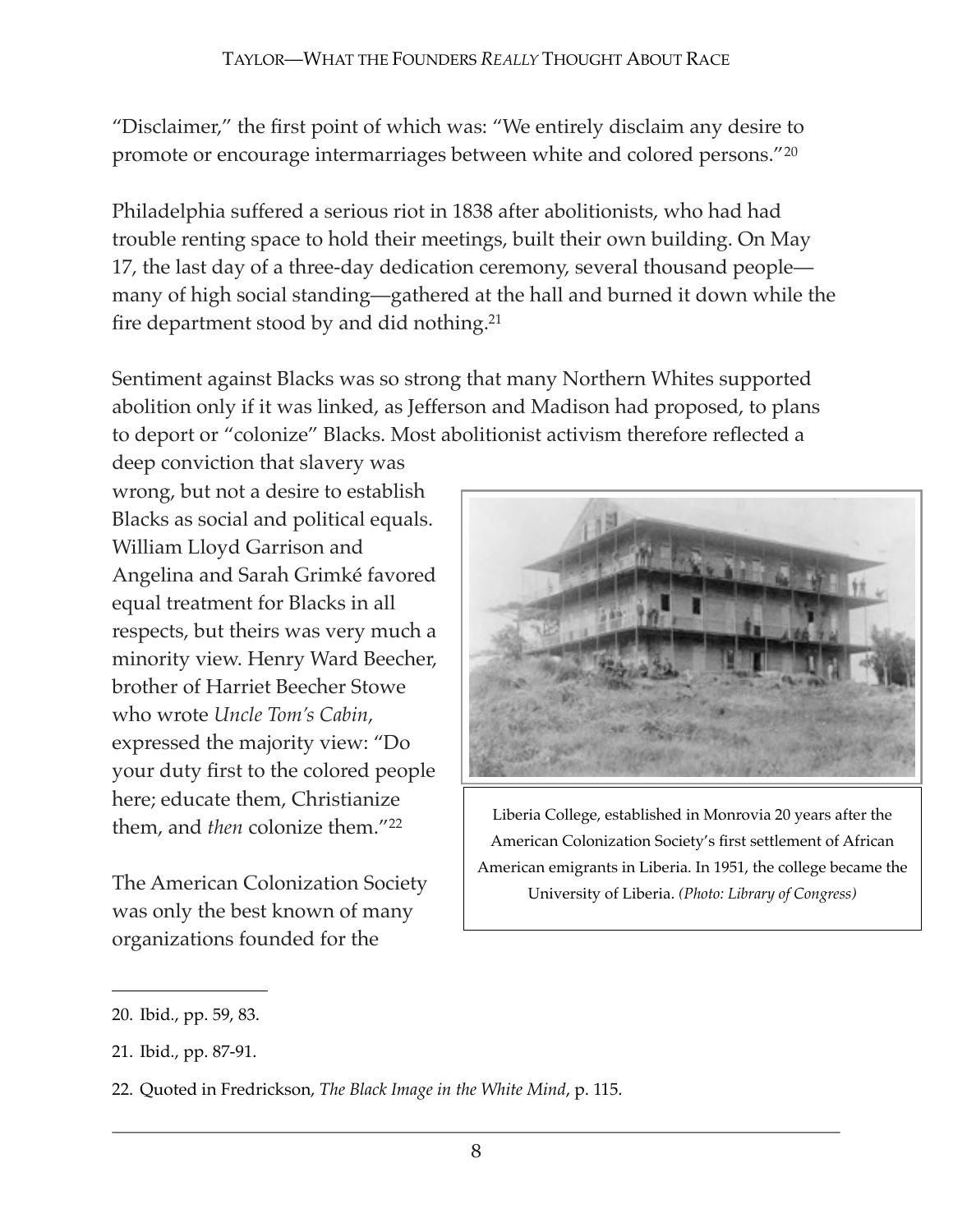#### TAYLOR—WHAT THE FOUNDERS *REALLY* THOUGHT ABOUT RACE

purpose of removing Blacks from North America. At its inaugural meeting in 1816, Henry Clay described its purpose: to "rid our country of a useless and pernicious, if not dangerous portion of the population."[23](#page-8-0) The following prominent Americans were not just members but served as *officers* of the society: James Madison, Andrew Jackson, Daniel Webster, Stephen Douglas, William Seward, Francis Scott Key, Winfield Scott, John Marshall, and Roger Taney[.24](#page-8-1) James Monroe, another President who owned slaves, worked so tirelessly in the cause of "colonization" that the capital of Liberia is named Monrovia in recognition of his efforts.

Early Americans wrote their opposition to miscegenation into law. Between 1661 and 1725, Massachusetts, Pennsylvania, and all the southern colonies passed laws prohibiting inter-racial marriage and, in some cases, fornication[.25](#page-8-2) Of the 50 states, no fewer than 44 had laws prohibiting inter-racial marriage at some point in their past[.26](#page-8-3) Many Northern Whites were horrified to discover that some Southern slave owners had Black concubines. When Bostonian Josiah Quincy wrote an account of his 1773 tour of South Carolina, he professed himself shocked to learn that a "gentleman" could have relations with a "negro or mulatto woman."[27](#page-8-4)

"...many Northern whites supported abolition only if it was linked...to plans to deport or "colonize" Blacks."

- <span id="page-8-3"></span>26. Ibid*.*, p. 2.
- <span id="page-8-4"></span>27. Ibid., p. 11.

<span id="page-8-0"></span><sup>23.</sup> Weyl and Marina, *American Statesmen on Slavery and the Negro*, p. 133.

<span id="page-8-1"></span><sup>24.</sup> Ibid., p. 132.

<span id="page-8-2"></span><sup>25.</sup> Elise Lemire, *"Miscegenation,"* p. 57.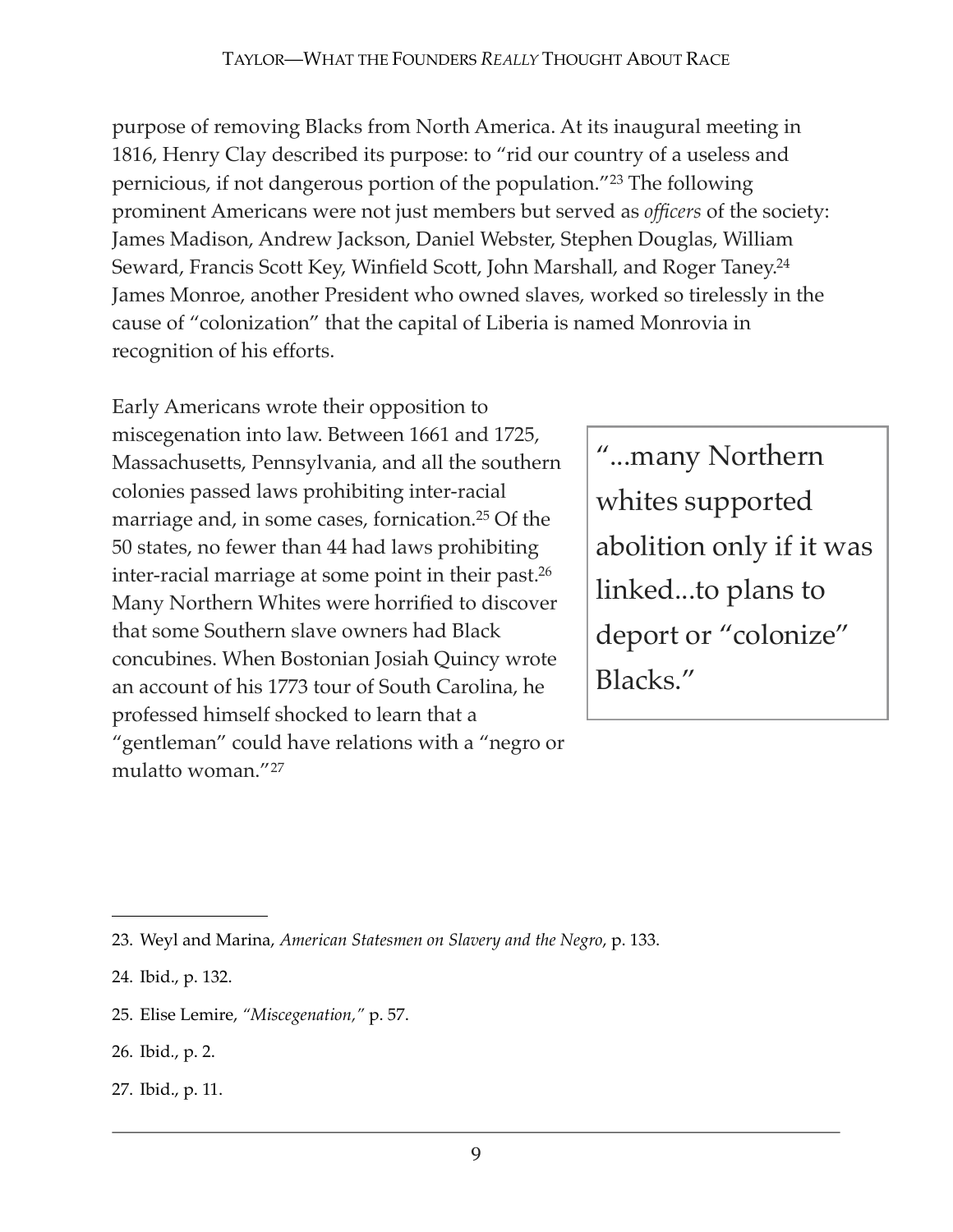Massachusetts prohibited miscegenation from 1705 to 1843, but repealed the ban only because most people thought it was unnecessary[.28](#page-9-0) The new law noted that inter-racial relations were "evidence of vicious feeling, bad taste, and personal degradation," so were unlikely to be so common as to become a problem[.29](#page-9-1)

The northern "free-soil" movement of the 1840s is often described as friendly to Blacks because it opposed the expansion of slavery into newly acquired territories. This is yet another misunderstanding. Pennsylvania Democrat David Wilmot started the movement when he introduced an amendment banning slavery from any territories acquired after the Mexican-American War. The "Wilmot Proviso" was certainly anti-slavery, but Wilmot was not an abolitionist. He did not object to slavery in the South; only to its spread into the Western territories. During the congressional debate, Wilmot asked:

whether that vast country, between the Rio Grande and the Pacific, shall be given up to the servile labor of the black, or be preserved for the free labor of the white man? . . . The negro race already occupy enough of this fair continent; let us keep what remains for ourselves, and for our children.

Wilmot called his amendment the "white man's proviso."<sup>[30](#page-9-2)</sup>

The history of the franchise reflects a clear conception of the United States as a nation ruled by and for Whites. Every state that entered the Union between 1819 and the Civil War denied Blacks the vote. In 1855, Blacks could vote only in Massachusetts, Vermont, New Hampshire, Maine, and Rhode Island, which together accounted for only four percent of the nation's Black population. The

<span id="page-9-0"></span><sup>28.</sup> Legal opposition to miscegenation lasted many years. In 1967, when the Supreme Court finally ruled anti-miscegenation laws unconstitutional in Loving v. Virginia, 16 states still had them on the books.29 The laws were only sporadically enforced, but state legislatures were unwilling to rescind them.

<span id="page-9-1"></span><sup>29.</sup> Ibid., p. 139.

<span id="page-9-2"></span><sup>30.</sup> Earle, *Jacksonian Antislavery & the Politics of Free Soil, 1824-1854*, pp. 138-39.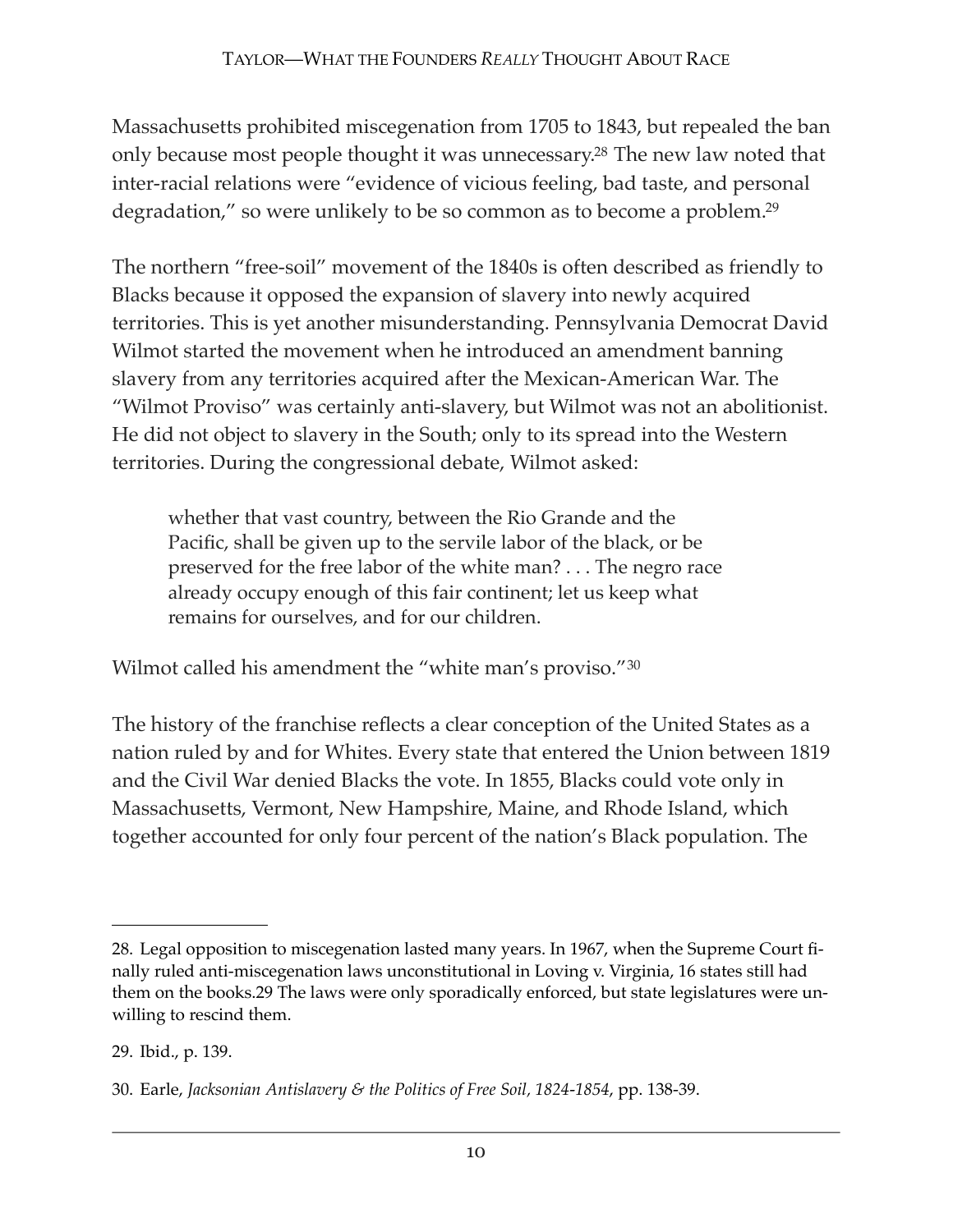federal government prohibited free Blacks from voting in the territories it controlled[.31](#page-10-0)

Several states that were established before the Civil War hoped to avoid race problems by remaining all White. The people of the Oregon Territory, for example, voted not to permit slavery, but voted in even greater numbers not to permit Blacks in the state at all. In language that survived until 2002, Oregon's 1857 constitution provided that "[n]o free negro, or mulatto, not residing in this state at the time of the adoption of this constitution, shall come, reside, or be within this State, or hold any real estate."<sup>[32](#page-10-1)</sup>

Despite Charles Pinckney's confirmation in 1821 that no Black could be an American citizen, the question was taken up in the famous *Dred Scott* decision of 1857. The seven-to-two decision held that although they could be citizens of states, Blacks were not citizens of the United States and therefore had no standing to sue in federal court. Roger Taney, the chief justice who wrote the majority decision, noted that slavery arose out of an ancient American conviction about Negroes:

They had for more than a century before been regarded as beings of an inferior order, and altogether unfit to associate with the white race, either in social or political relations; and so far inferior, that they had no rights which the white man was bound to respect; and that the negro might justly and lawfully be reduced to slavery for his benefit.<sup>[33](#page-10-2)</sup>

Abraham Lincoln's time was well beyond the era of the Founders, but many Americans believe it was "the Great Emancipator" who finally brought the egalitarian vision of Jefferson's generation to fruition.

<span id="page-10-2"></span>33. Full text of the decision is available here:

<http://caselaw.lp.findlaw.com/scripts/getcase.pl?navby=case&court=us&vol=60&invol=393>

<span id="page-10-0"></span><sup>31.</sup> Keyssar, *The Right to Vote*, p. 55.

<span id="page-10-1"></span><sup>32.</sup> Peter Prengaman, "Oregon's Racist Language Faces Vote," Associated Press, Sept. 27, 2002.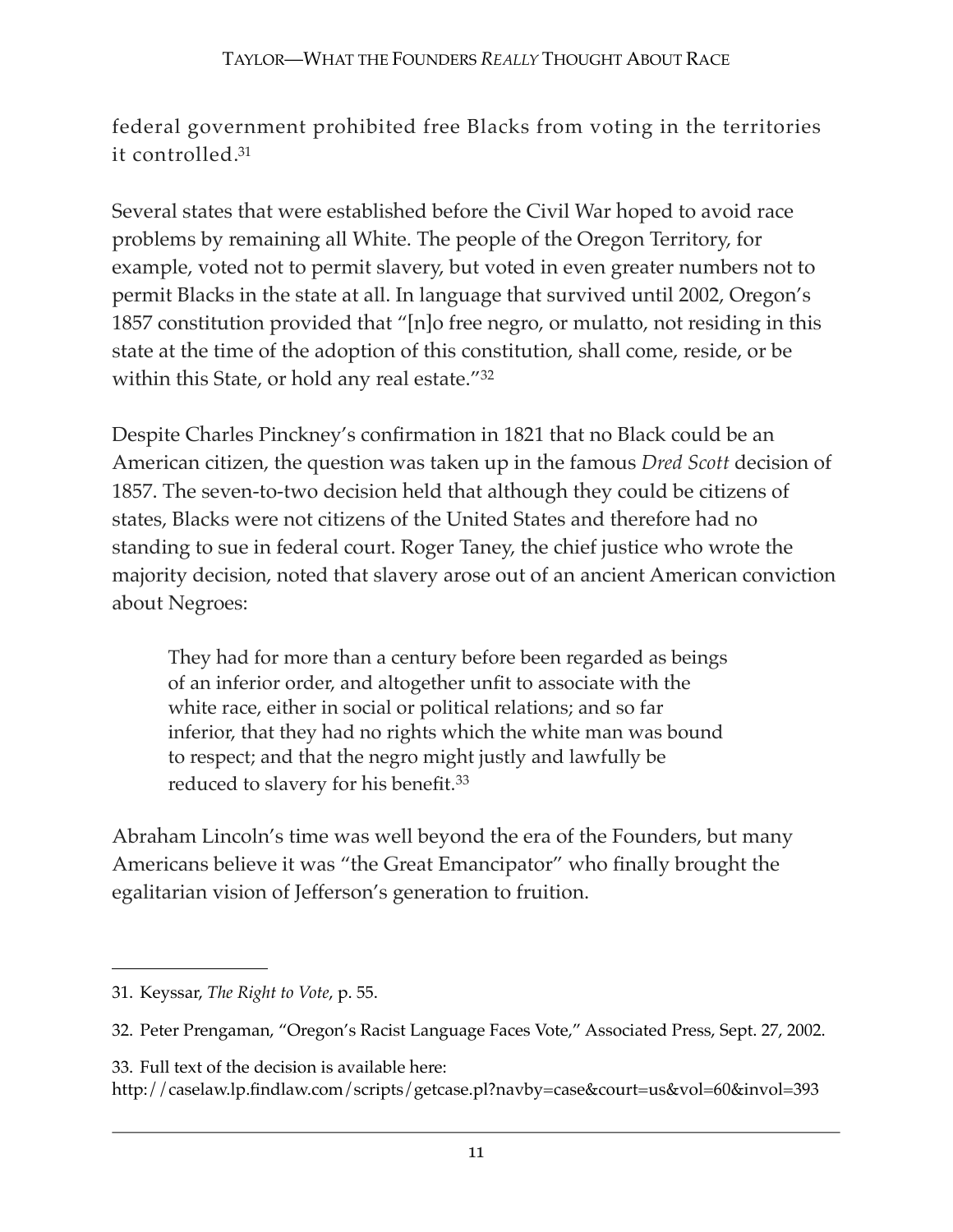Again, they are mistaken.

Lincoln considered Blacks to be—in his words—"a troublesome presence"[34](#page-11-0) in the United States. During the Lincoln-Douglas debates he stated:

I am not nor ever have been in favor of making voters or jurors of negroes, nor of qualifying them to hold office, nor to intermarry with white people; and I will say in addition to this that there is a physical difference between the white and black races which I believe will for ever forbid the two races living together on terms of social and political equality[.35](#page-11-1)

His opponent Stephen Douglas was even more outspoken (in what follows, audience responses are recorded by the *Chicago Daily Times*, a Democratic paper):

For one, I am opposed to negro citizenship in any form. [Cheers —*Times*] I believe that this government was made on the white basis. ['Good,'—*Times*] I believe it was made by white men for the benefit of white men and their posterity forever, and I am in favor of confining the citizenship to white men—men of European birth and European descent, instead of conferring it upon negroes and Indians, and other inferior races. ['Good for you. Douglas forever,'—*Times*][36](#page-11-2)

Douglas, who was the more firmly anti-Black of the two candidates, won the election.

Lincoln opposed the expansion of slavery outside the South, but was not an abolitionist. He made war on the Confederacy only to preserve the Union, and

<span id="page-11-0"></span><sup>34.</sup> Ginsberg and Eichner, *Troublesome Presence*, p. ix.

<span id="page-11-1"></span><sup>35.</sup> See Basler, *The Collected Works of Abraham Lincoln*, Vol. II, pp. 235-236.

<span id="page-11-2"></span><sup>36.</sup> Holzer, *The Lincoln-Douglas Debates*, pp. 54f.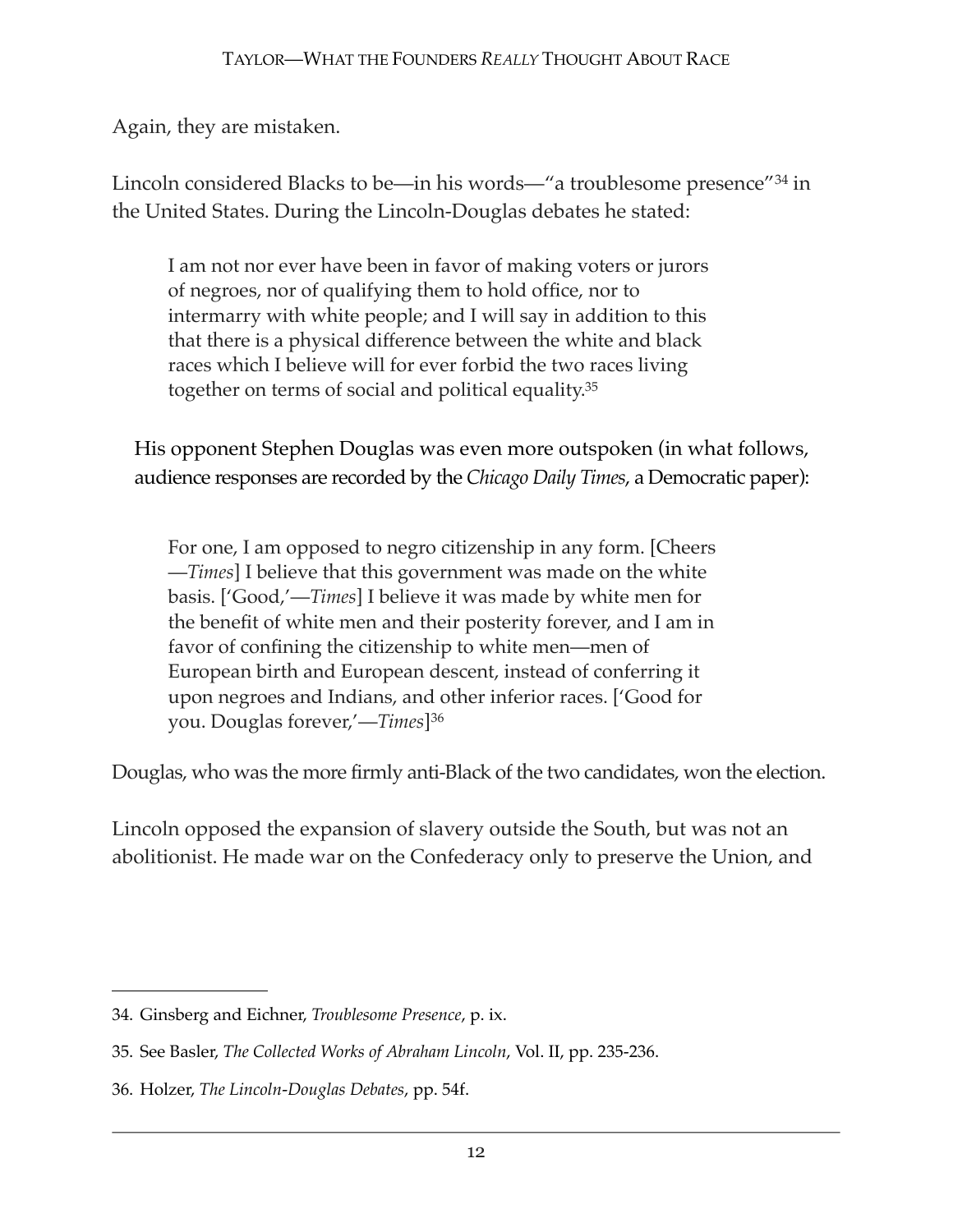would have accepted Southern slavery in perpetuity if that would have kept the South from seceding, as he stated explicitly.[37](#page-12-0)

Indeed, Lincoln supported what is known as the Corwin Amendment to the Constitution, passed by Congress shortly before he took office, which forbade any attempt by Congress to amend the Constitution to give itself the power to "abolish or interfere" with slavery. The amendment therefore recognized that the federal government had no power over slavery where it already existed, and the amendment would have barred any future amendment to give the government



that power. Outgoing President James Buchanan took the unusual step of signing the amendment, even though the President's signature is not necessary under the Constitution.

Lincoln referred to the Corwin Amendment in his first inaugural address<sup>38</sup>, adding that he had "no objection" to its ratification, and he sent copies of the text to all state governors[.39](#page-12-2) Ohio, Maryland, and Illinois eventually ratified the amendment. If the country had not been distracted by war, it could well have become law, making it more difficult or even impossible to pass the 13th Amendment.

Lincoln's Preliminary Emancipation Proclamation of September 22, 1862 was further proof of his priorities. It gave the Confederate states 100 days to lay down their arms, and threatened to emancipate only those slaves living in states still in

Available online:

<span id="page-12-0"></span><sup>37.</sup> See, for instance, Lincoln's 1862 letter to Horace Greeley, editor of the *New York Tribune*:

<sup>&</sup>quot;[M]y paramount object in this struggle is to save the Union, and it is not either to save or destroy slavery, If I could save the Union without freeing any slave, I would do it, and if I could save it by freeing all the slaves, I would do it; and if I could save it by freeing some and leaving others alone I would also do that."

http://www.learner.org/workshops/primarysources/emancipation/docs/lin\_greeley.html

<span id="page-12-1"></span><sup>38.</sup> For the full text of the address, see http://www.bartleby.com/124/pres31.html.

<span id="page-12-2"></span><sup>39.</sup> Holzer, *Lincoln President-Elect*, p. 429.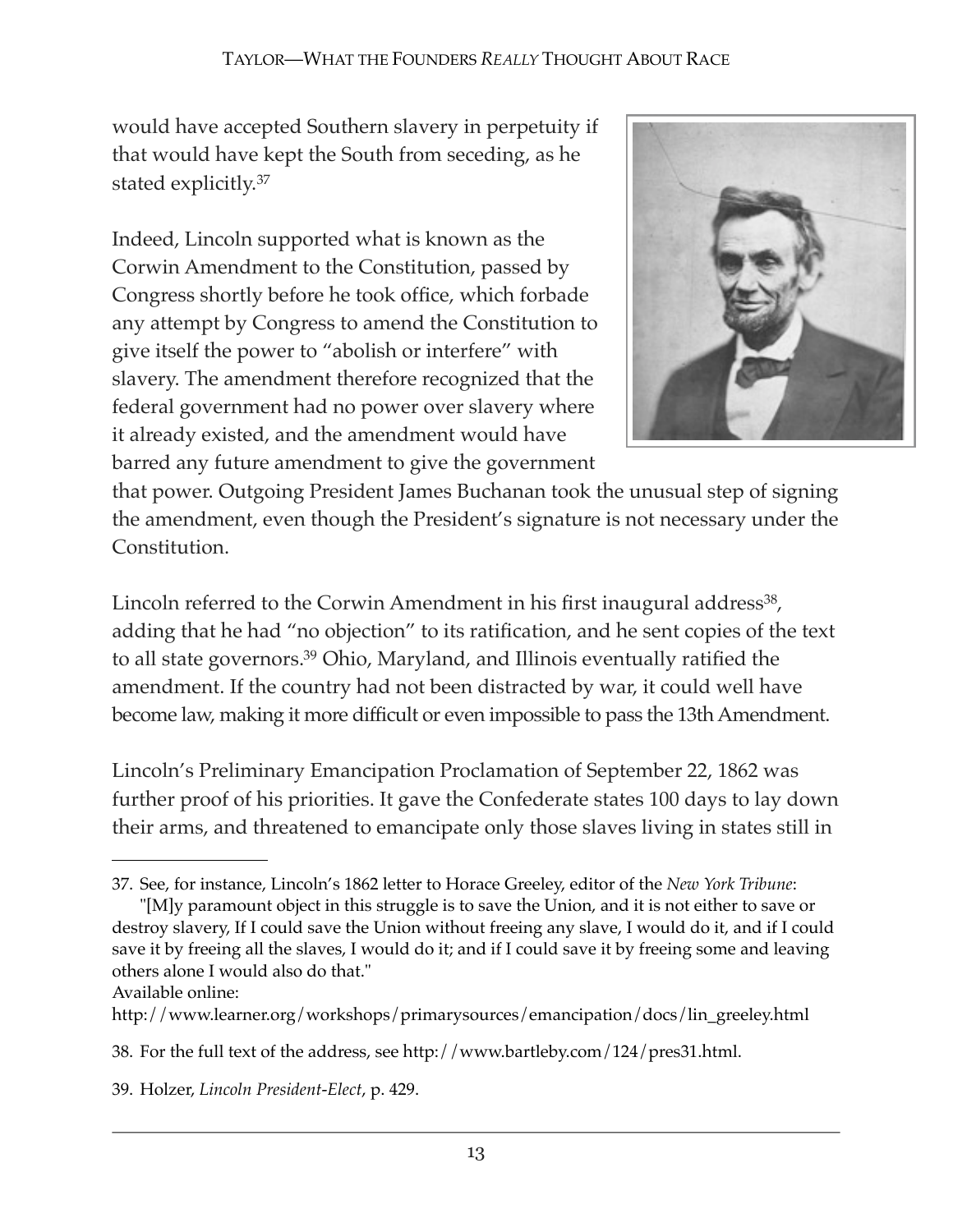"rebellion." Lincoln always overestimated Unionist sentiment in the South, and genuinely believed that at least some of the Southern states would accept his offer of union in exchange for the preservation of slavery[.40](#page-13-0)

As late as the Hampton Roads conference with Confederate representatives—this was in February 3, 1865, with the war almost won—Lincoln was still hinting that the South could keep its slaves if it made peace. He called emancipation strictly a war measure that would become "inoperative" if there were peace, and suggested that if the Confederate states rejoined the union, they could defeat the 13th Amendment, which had been sent to the states for ratification. Lincoln

appears to have been prepared to sacrifice the most basic interests of Blacks if he thought that would stop the slaughter of white men[.41](#page-13-1)

Throughout his presidency, Lincoln took the conventional view that if slaves were freed, they should be expatriated. Even in the midst of the war, he was making plans for colonization, and appointed Rev. James Mitchell to be Commissioner of Emigration, with instructions to find a place to which Blacks could be sent[.42](#page-13-2)

delegation of Blacks to the White House and he did so to ask them to leave the country."

"Lincoln was the first

president to invite a

On August 14th, 1862, Lincoln invited a group of free

Black leaders to the White House to tell them, "there is an unwillingness on the part of our people, harsh as it may be, for you free colored people to remain with us." He urged them to lead others of their race to a colonization site in Central America[.43](#page-13-3) Lincoln was the first president to invite a delegation of Blacks to the White House—and he did so to ask them to leave the country. Later that year, in

<span id="page-13-0"></span><sup>40.</sup> Escott, *What Shall We Do With the Negro?,* p. 55.

<span id="page-13-1"></span><sup>41.</sup> Ibid., pp. 206-211.

<span id="page-13-2"></span><sup>42.</sup> Weyl and Marina, *American Statesmen on Slavery and the Negro*, p. 217.

<span id="page-13-3"></span><sup>43.</sup> Abraham Lincoln, "Address on Colonization to a Deputation of Colored Men," quoted in Wilson Moses, *Classical Black Nationalism*, p. 211.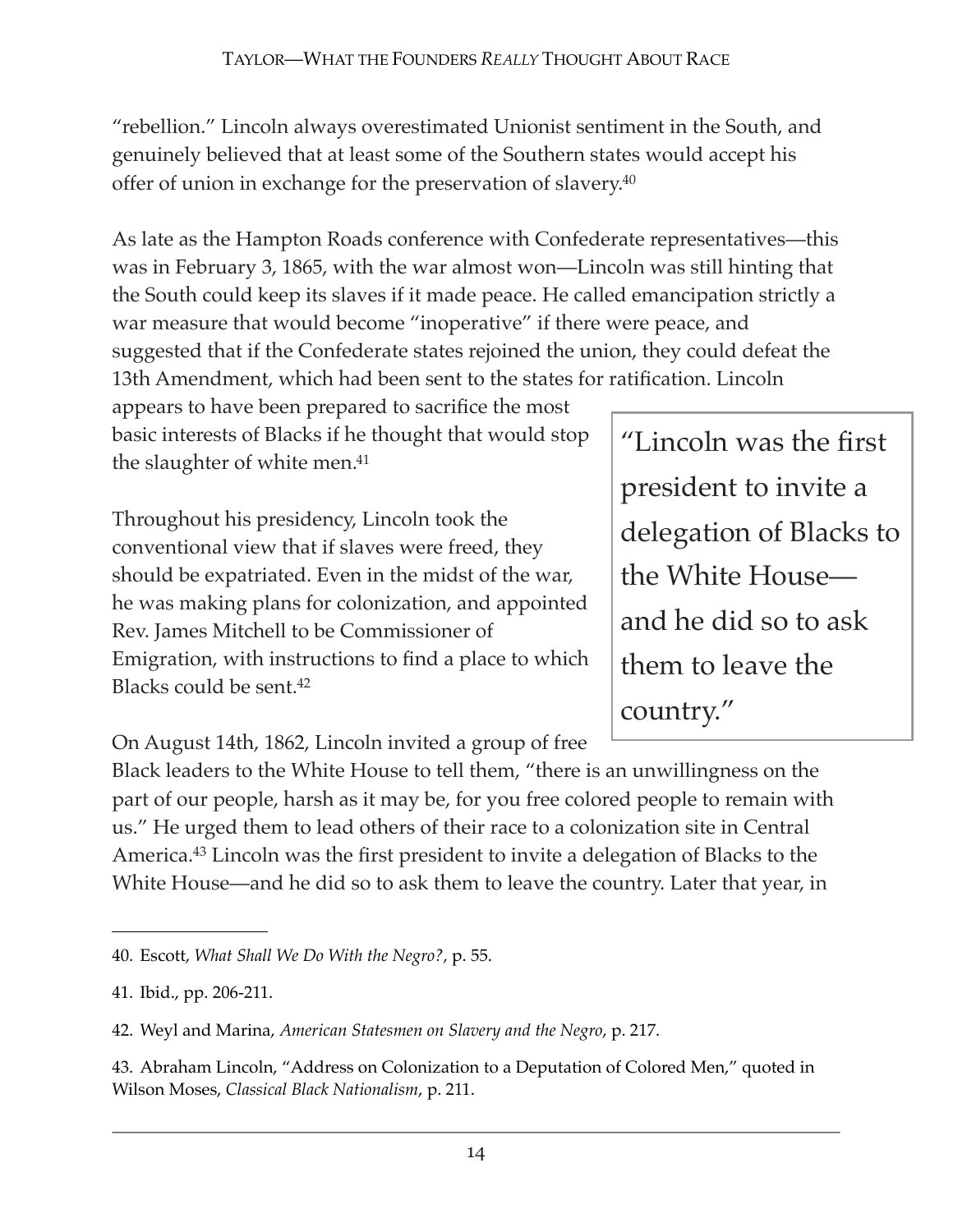a message to Congress, he argued not just for voluntary colonization but for the forcible removal of free Blacks[.44](#page-14-0)

#### **A Clear Legacy**

The record from colonial times through the end of the Civil War is therefore one of starkly inegalitarian views. The idea of colonizing Blacks was eventually abandoned as too costly, but until the second half of the 20th century, it would be very hard to find a prominent American who spoke about race in today's terms.

Blacks were at the center of early American thinking about race because of the vexed question of slavery and because Blacks lived among Whites. Indians, of course, had always been present, but were of less concern. They fought rearguard actions, but generally withdrew as Whites settled the continent. When they did not withdraw, they were forced onto reservations. After the slaves were freed, Indians were legally more disadvantaged than Blacks, since they were not considered part of the United States at all. In 1884, the Supreme Court officially determined that the 14th Amendment did *not* confer citizenship on Indians associated with tribes. They did not receive citizenship until an act of Congress in 1924[.45](#page-14-1) The traditional American view—Mark Twain called the Indian "a good, fair, desirable subject for extermination if ever there was one"[46—](#page-14-2)cannot be retroactively transformed into incipient egalitarianism and celebration of diversity.

There was similar disdain for Asians. State and federal laws excluded them from citizenship, and as late as 1914 the Supreme Court ruled that the states could deny naturalization to Asians.[47](#page-14-3) Nor was the urge to exclude Asians limited to conservatives. At the 1910 Socialist Party Congress, the Committee on

<span id="page-14-0"></span><sup>44.</sup> Weyl and Marina, *American Statesmen on Slavery and the Negro*, p. 227.

<span id="page-14-1"></span><sup>45.</sup> Keyssar, *The Right to Vote*, p. 165.

<span id="page-14-2"></span><sup>46.</sup> Mark Twain, "The Noble Red Man," *The Galaxy*, Sept. 1870.

<span id="page-14-3"></span><sup>47.</sup> Ichioka, *The Issei*, pp. 211ff.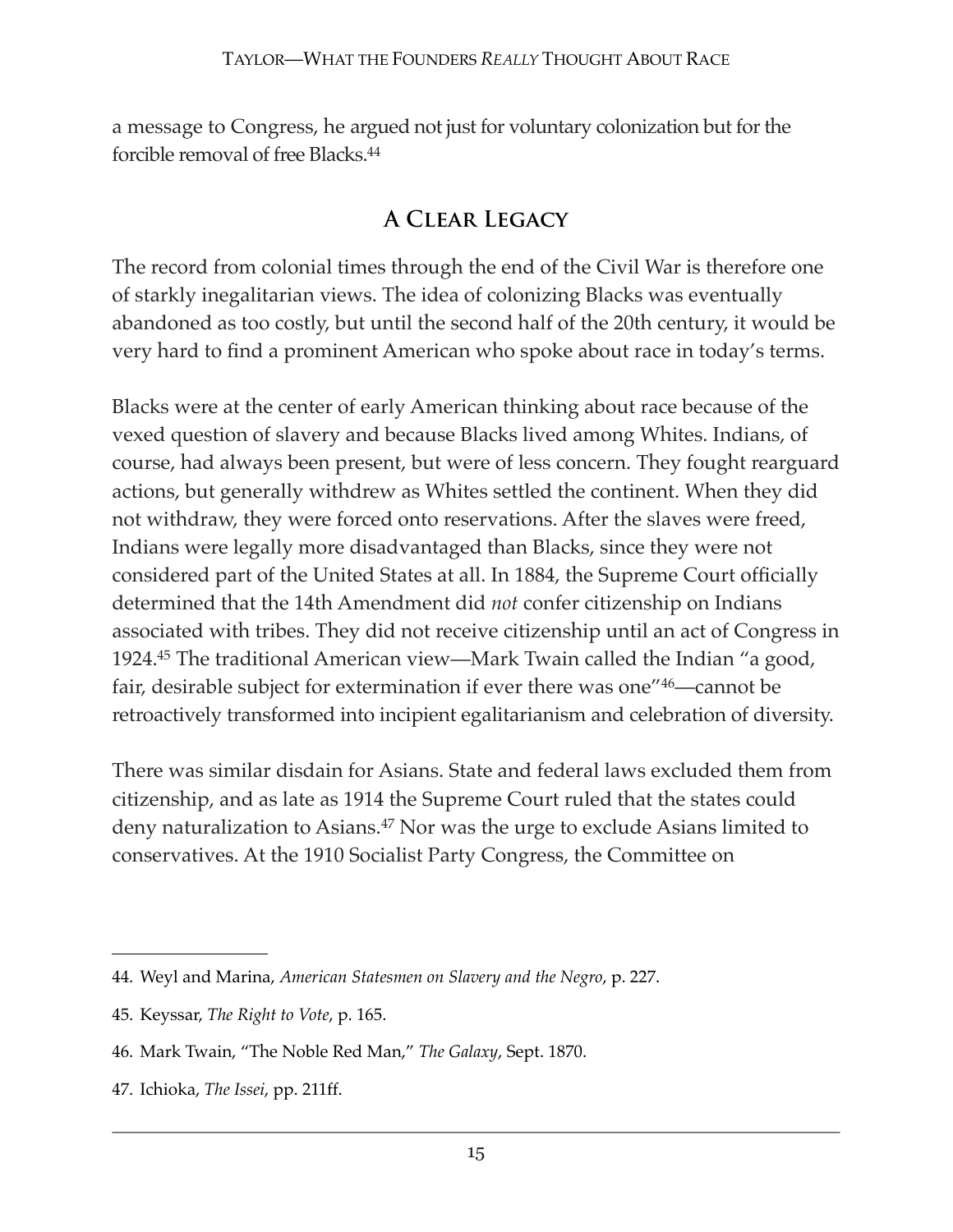Immigration called for the "unconditional exclusion" of Chinese and Japanese on the grounds that America already had problems enough with Negroes.<sup>[48](#page-15-0)</sup>

Samuel Gompers, the most famous labor leader in American history, fought to improve the lives of working people, but Whites were his first priority:

It must be clear to every thinking man and woman that while there is hardly a single reason for the admission of Asiatics, there are hundreds of good and strong reasons for their absolute exclusion.["49](#page-15-1)

The ban on Chinese immigration and naturalization continued until 1943, when Congress established a Chinese immigration quota—of 105 people a year[.50](#page-15-2)

Even if we restrict the field to American Presidents—a group notoriously disinclined to say anything controversial—we find that Jefferson's and Lincoln's thinking of race continued well into the modern era.

James Garfield wrote,

[I have] a strong feeling of repugnance when I think of the negro being made our political equal and I would be glad if they could be colonized, sent to heaven, or got rid of in any decent way.<sup>[51](#page-15-3)</sup>

Theodore Roosevelt wrote in 1901 that he had "not been able to think out any solution to the terrible problem offered by the presence of the Negro on this continent."[52](#page-15-4) As for Indians, he once said, "I don't go so far as to think that the

<span id="page-15-0"></span><sup>48.</sup> Ibid*.*, pp. 293-6.

<span id="page-15-1"></span><sup>49.</sup> Samuel Gompers & Heran Gutstadt, "Meat vs. Rice: American Manhood Against Asiatic Coolieism," quoted in Joshi, *Documents of American Prejudice*, pp. 436-438.

<span id="page-15-2"></span><sup>50.</sup> Lutton, *The Myth of Open Borders*, p. 26.

<span id="page-15-3"></span><sup>51.</sup> Quoted in Frederickson, *The Black Image in the White Mind,* p. 185.

<span id="page-15-4"></span><sup>52.</sup> Quoted in Weyl and Marina, *American Statesmen on Slavery and the Negro*, p. 317.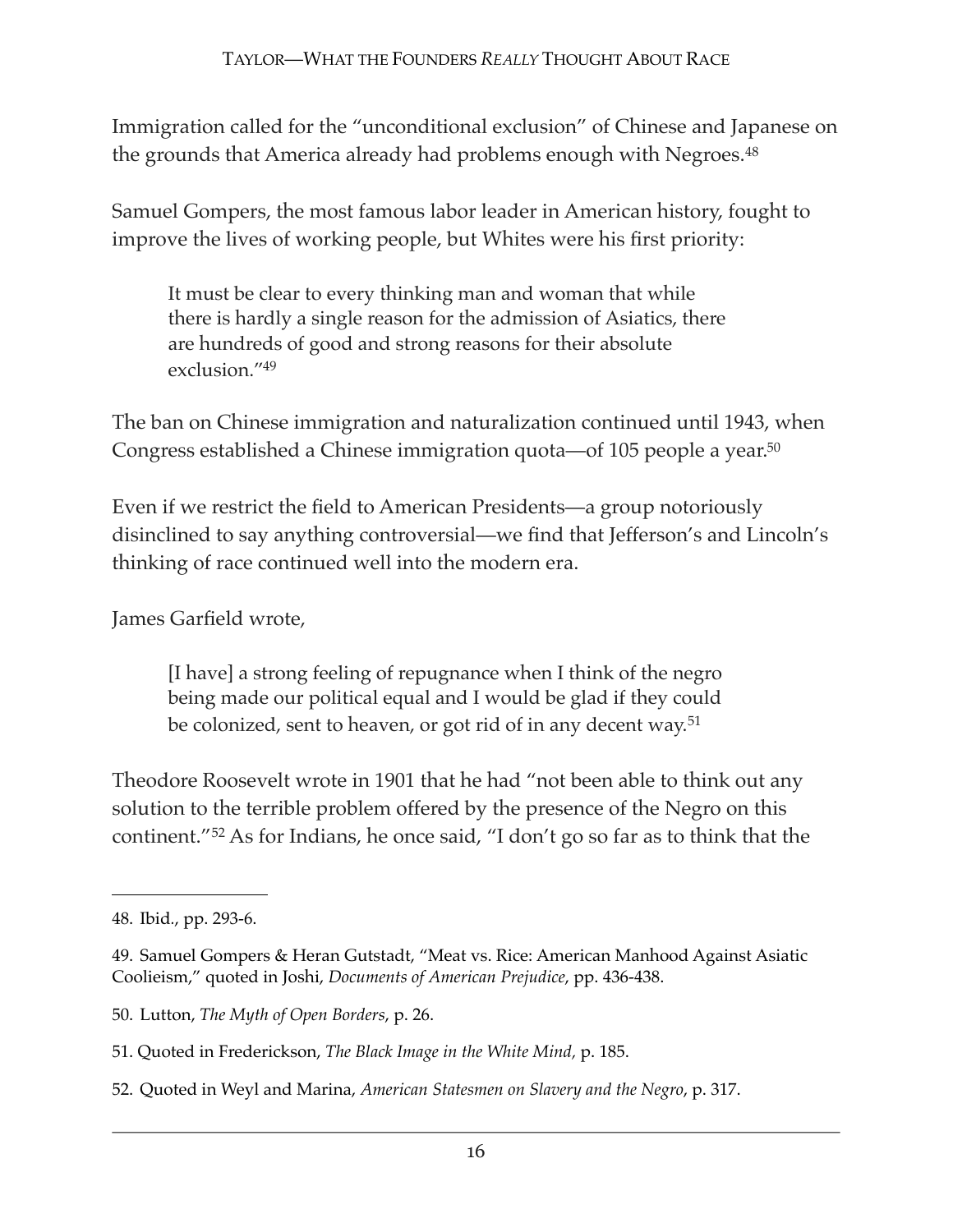only good Indians are the dead Indians, but I believe nine out of ten are, and I shouldn't inquire too closely into the health of the tenth."<sup>[53](#page-16-0)</sup>

William Howard Taft once told a group of Black college students, "Your race is adapted to be a race of farmers, first, last, and for all times."[54](#page-16-1)

Woodrow Wilson was a confirmed segregationist, and as President of Princeton he refused to admit Blacks. He enforced segregation in government offices<sup>[55](#page-16-2)</sup> and favored exclusion of Asians: "We cannot make a homogeneous population of a people who do not blend with the Caucasian race.... Oriental coolieism will give us another race problem to solve and surely we have had our lesson."[56](#page-16-3)

Warren Harding wanted the races separate: "Men of both races [Black and White] may well stand uncompromisingly against every suggestion of social equality. This is not a question of social equality, but a question of recognizing a fundamental, eternal, inescapable difference. Racial amalgamation there cannot be."[57](#page-16-4)

In 1921, Vice President-elect Calvin Coolidge wrote in *Good Housekeeping* about the basis for sound immigration policy:

There are racial considerations too grave to be brushed aside for any sentimental reasons. Biological laws tell us that certain divergent people will not mix or blend.... Quality of mind and body suggests that observance of ethnic law is as great a necessity to a nation as immigration law[.58](#page-16-5)

<span id="page-16-2"></span>55. Letter to Oswald Garrison Villard, Nov. 11, 1913; quoted in Weyl and Marina, *American Statesmen on Slavery and the Negro*, p. 336.

<span id="page-16-3"></span>56. Quoted in Robert Fikes, "Racist Quotes From Persons of Note, Part II," p. 138.

<span id="page-16-4"></span>57*New York Times*, October 27, 1921; quoted in Lewis H. Carlson & George Colburn, *In Their Place*, p. 94.

<span id="page-16-5"></span>58. Calvin Coolidge, "Whose Country is This?" *Good Housekeeping*, Feb. 1921, p. 13.

<span id="page-16-0"></span><sup>53.</sup> Theodore Roosevelt, *The Winning of the West*; quoted in Fikes, "Racist Quotes from Persons of Note, Part I," p. 142.

<span id="page-16-1"></span><sup>54.</sup> Quoted in Fikes, "Racist Quotes from Persons of Note, Part I," p. 142.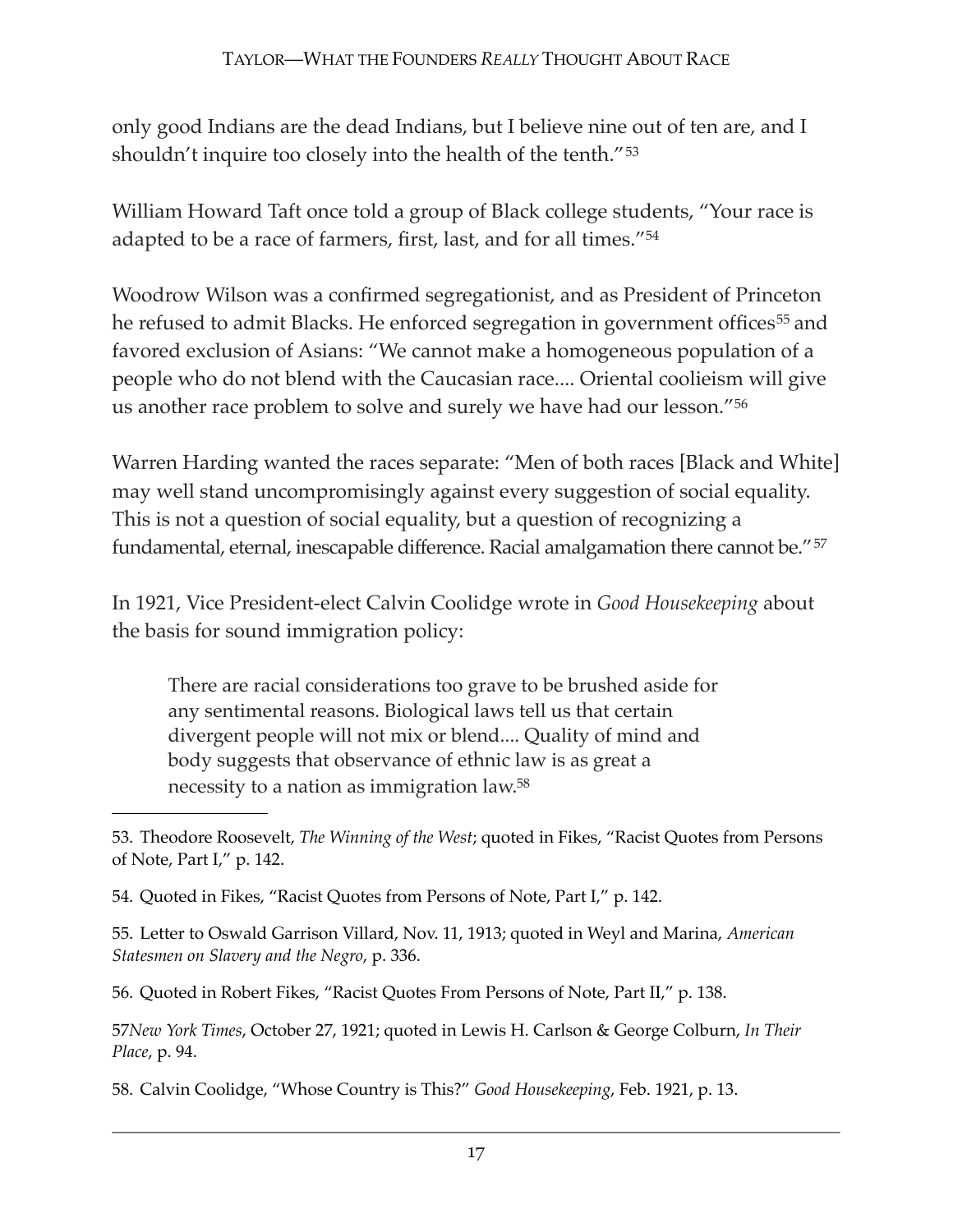Harry Truman wrote: "I am strongly of the opinion Negroes ought to be in Africa, yellow men in Asia and white men in Europe and America." He also referred to the Blacks on the White House staff as "an army of coons."[59](#page-17-0)

As recent a President as Dwight Eisenhower argued that although it might be necessary to grant Blacks certain political rights, this did not mean social equality "or that a Negro should court my daughter."[60](#page-17-1) It is only with John Kennedy that we finally find a president whose conception of race begins to be acceptable by today's standards.

Today's egalitarians are therefore radical dissenters from traditional American thinking. A conception of America as a nation of people with common values, culture, and heritage is far more faithful to vision of the founders.  $\Box$ 

<span id="page-17-0"></span><sup>59.</sup> Rick Hampson, "Private Letters Reveal Truman's Racist Attitudes," *Washington Times*, Oct. 25, 1991.

<span id="page-17-1"></span><sup>60.</sup> Quoted in Weyl and Marina, *American Statesmen on Slavery and the Negro*, p. 365.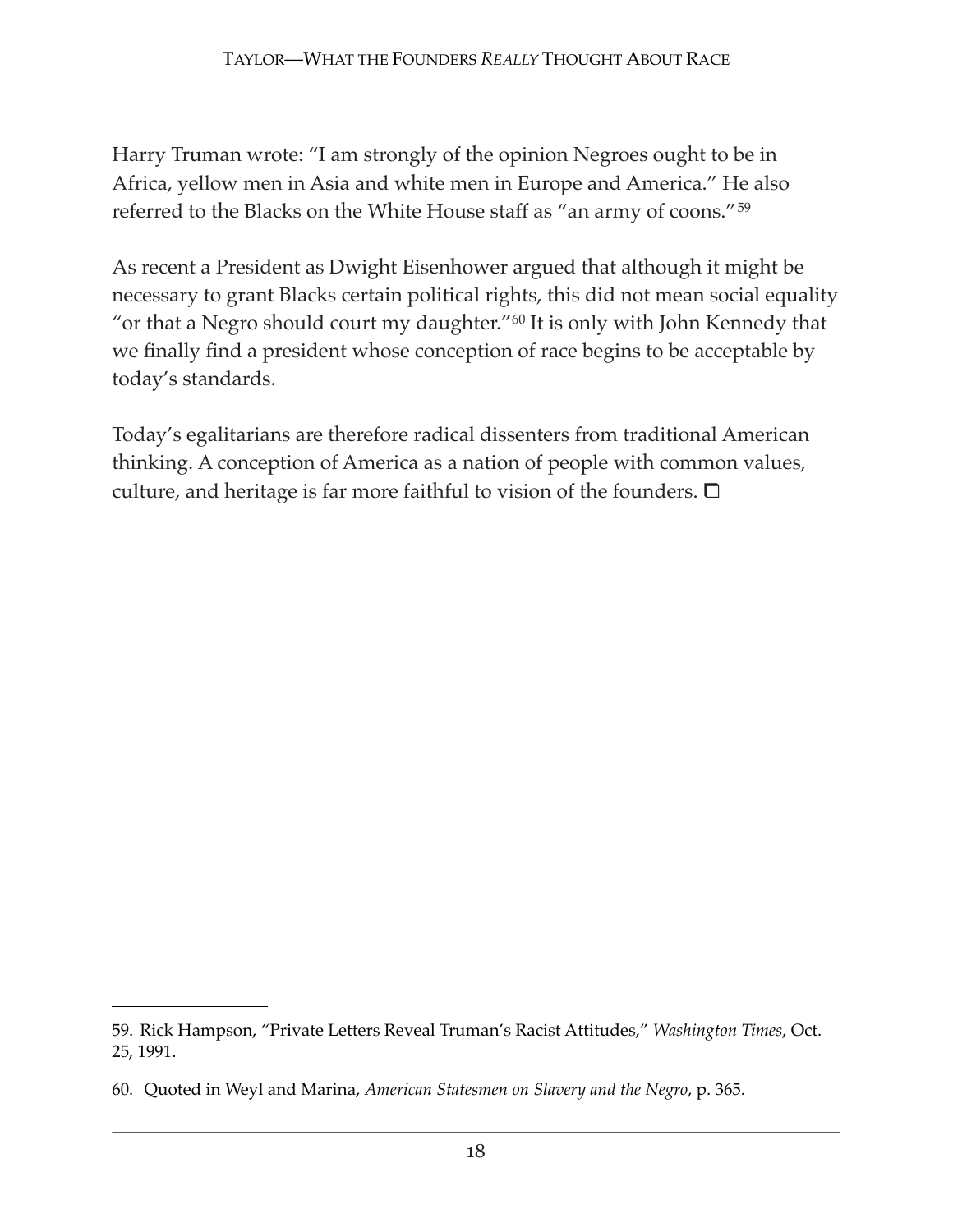### **Bibliography**

- Bailyn, Bernard ed. *The Debate on the Constitution*, Vol. 2 (New York: Library of America, 1993), p. 425.
- Basler, Roy ed. *The Collected Works of Abraham Lincoln*. New Brunswick, N.J.: Rutgers University Press.
- Boyd, Julian ed., *Papers of Jefferson*, Vol. IX, p. 218.
- Peter Brimelow, *Alien Nation*. New York: Random House, 1995.
- Carlson, Lewis H. and George Colburn. *In Their Place: White America Defines Her Minorities*. New York: John Wiley & Sons, 1972.
- Davis, David Brion. Inhuman Bondage. New York: Oxford University Press, 2006.
- Earle, Jonathan. *Jacksonian Antislavery & the Politics of Free Soil, 1824-1854*. Chapel Hill: University of North Carolina Press, 2004.
- Escott, Paul D. *What Shall We Do With the Negro?* Charlottesville: University of Virginia Press, 2009.
- Fikes, Robert. "Racist Quotes from Persons of Note, Part I," *Journal of Ethnic Studies*, Fall 1987.
- \_\_\_\_\_\_\_\_\_\_\_\_. "Racist Quotes from Persons of Note, Part II," *Journal of Ethnic Studies*, Spring 1988
- Fredrickson, George M. *The Black Image in the White Mind*. New York: Harper & Row, 1971.
- Ginsberg, Eli and Alfred Eichner. *Troublesome Presence*. New Brunswick, N.J.: Transaction Publishers, 1993.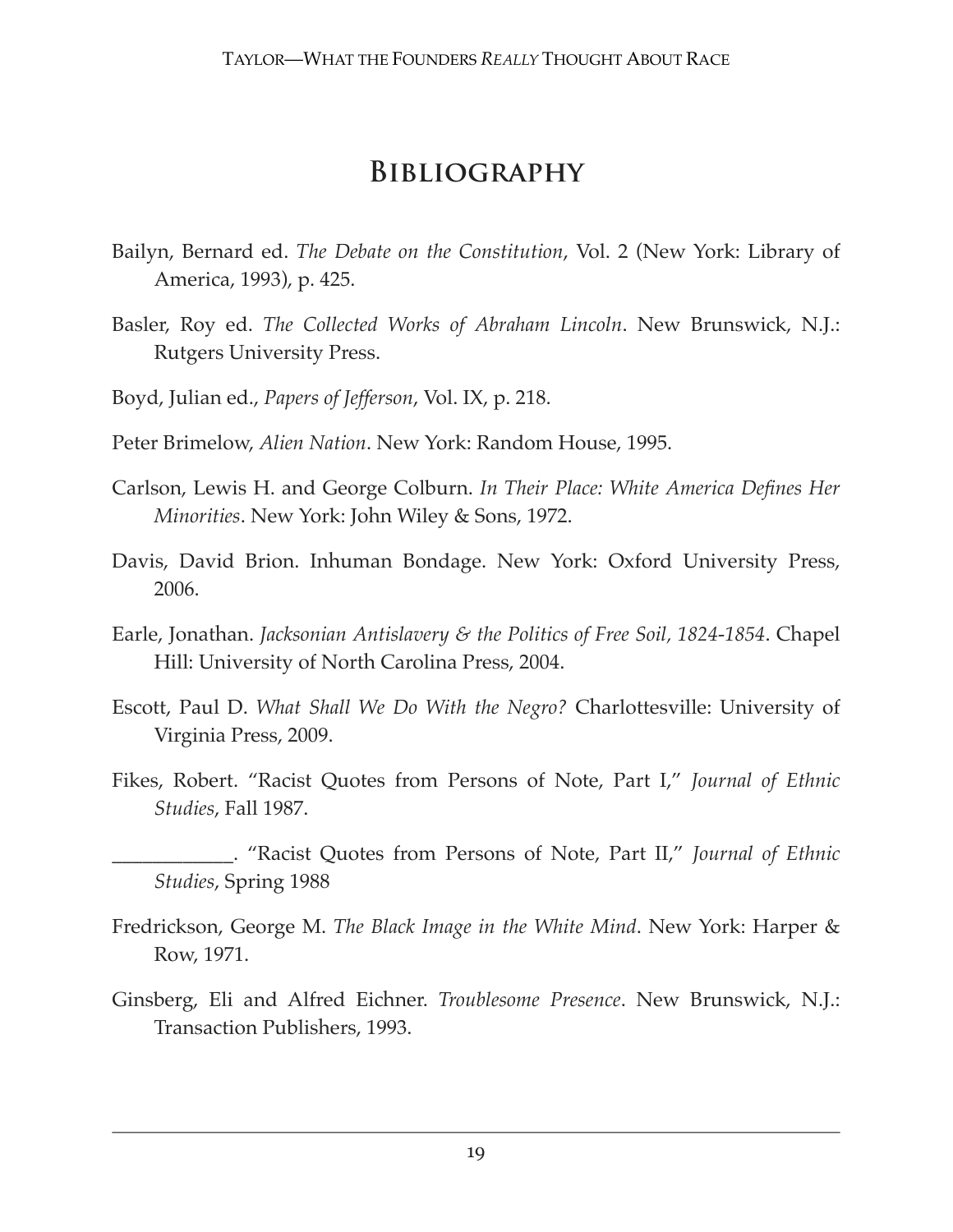- Grant, Madison and Charles Steward Davison. *The Founders of the Republic on Immigration, Naturalization, and Aliens*. New York: Charles Scribner's Sons, 1928.
- Hamilton, Alexander, James Madison, and John Jay. *The Federalist Papers*. New York: Mentor Books, 1961.
- Holzer, Harold ed. *The Lincoln-Douglas Debates*. New York: Harper Collins, 1993.
	- \_\_\_\_\_\_\_\_\_\_\_\_\_\_\_\_. *Lincoln President-Elect: Abraham Lincoln and the Great Secession Winter 1860-1861*. New York: Simon & Schuster, 2008.
- Horsman, Reginald, *Race and Manifest Destiny*. New York: Harvard University Press, 1981.
- Ichioka, Yuji. *The Issei: The World of the First-Generation Japanese Immigrants 1885-1924.* New York: The Free Press, 1988.
- Jefferson, Thomas. "Notes on the State of Virginia," *Writings*. New York: Library of America, 1984.<http://faculty.uml.edu/sgallagher/ThomasJefferson.htm>.
- Joshi, S.T. ed. *Documents of American Prejudice*. New York: Basic Books, 1999.
- Keyssar, Alexander. *The Right to Vote: The Contested History of Democracy in the United States*. New York: Basic Books, 2000.
- Lemire, Elise. *"Miscegenation": Making Race in America*. Philadelphia: University of Pennsylvania Press, 2002.
- Lipscomb, Andrew and Albert Bergh, eds. *The Writings of Thomas Jefferson*. Twenty volumes. Washington, D.C.: Thomas Jefferson Memorial Association, 1905.
- Lutton, Wayne. *The Myth of Open Borders*. Monterey, VA: American Immigration Control Foundation, 1988.
- Wilson Moses, ed. *Classical Black Nationalism*. New York: New York University Press, 1996.